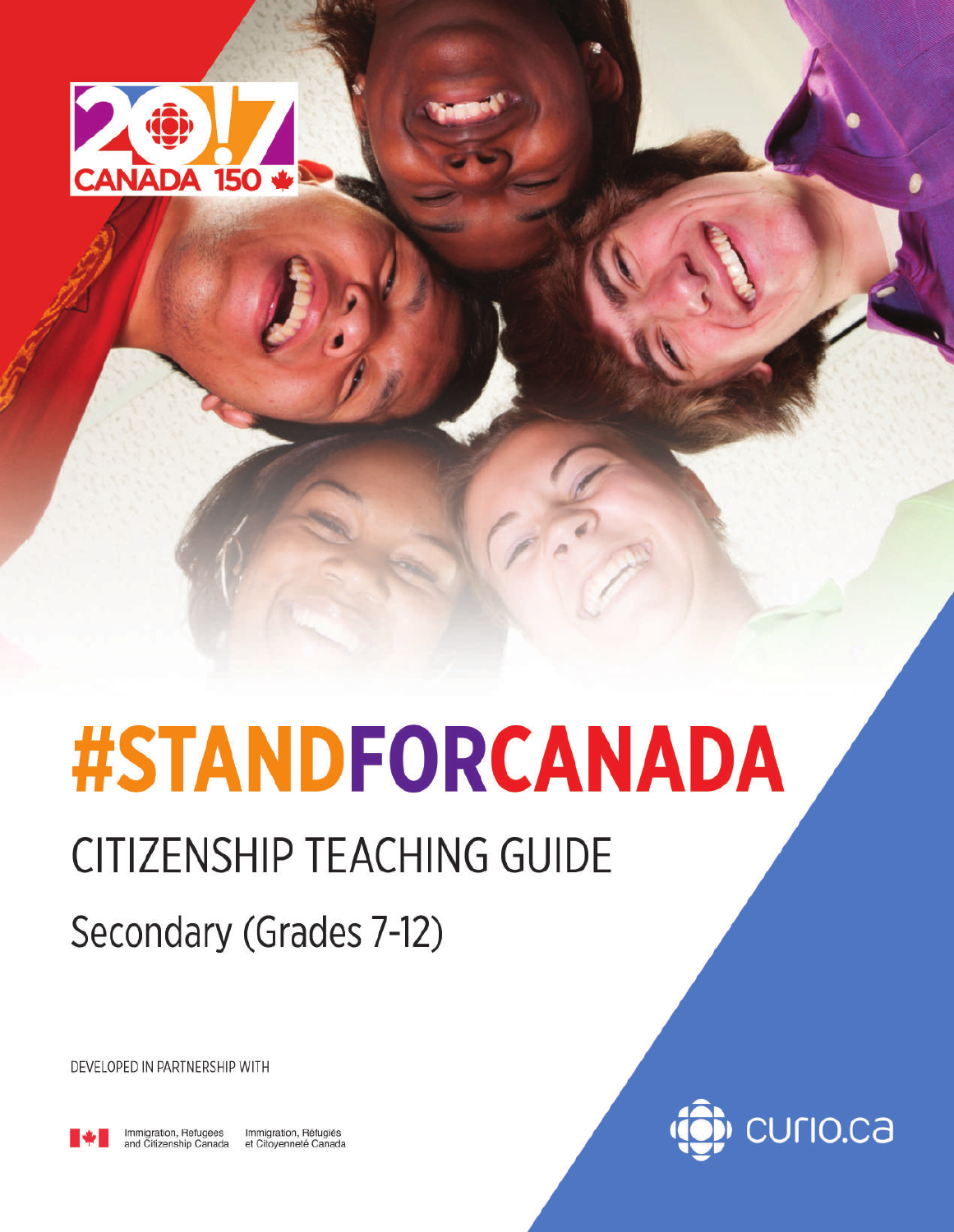# Table of Contents

| Lesson 1 - Becoming Canadian: Understanding our rights and responsibilities as citizens3                     |
|--------------------------------------------------------------------------------------------------------------|
| Descriptions and Definitions of Canadian Citizenship, the Constitution of Canada and the Canadian Charter of |
|                                                                                                              |
|                                                                                                              |
|                                                                                                              |
|                                                                                                              |
|                                                                                                              |
|                                                                                                              |
|                                                                                                              |
|                                                                                                              |
|                                                                                                              |

#### GUIDE CREDITS

Secondary guide writer: Jill Morris

Developed in partnership by:



Immigration, Refugees Immigration, Réfugiés<br>and Citizenship Canada et Citoyenneté Canada

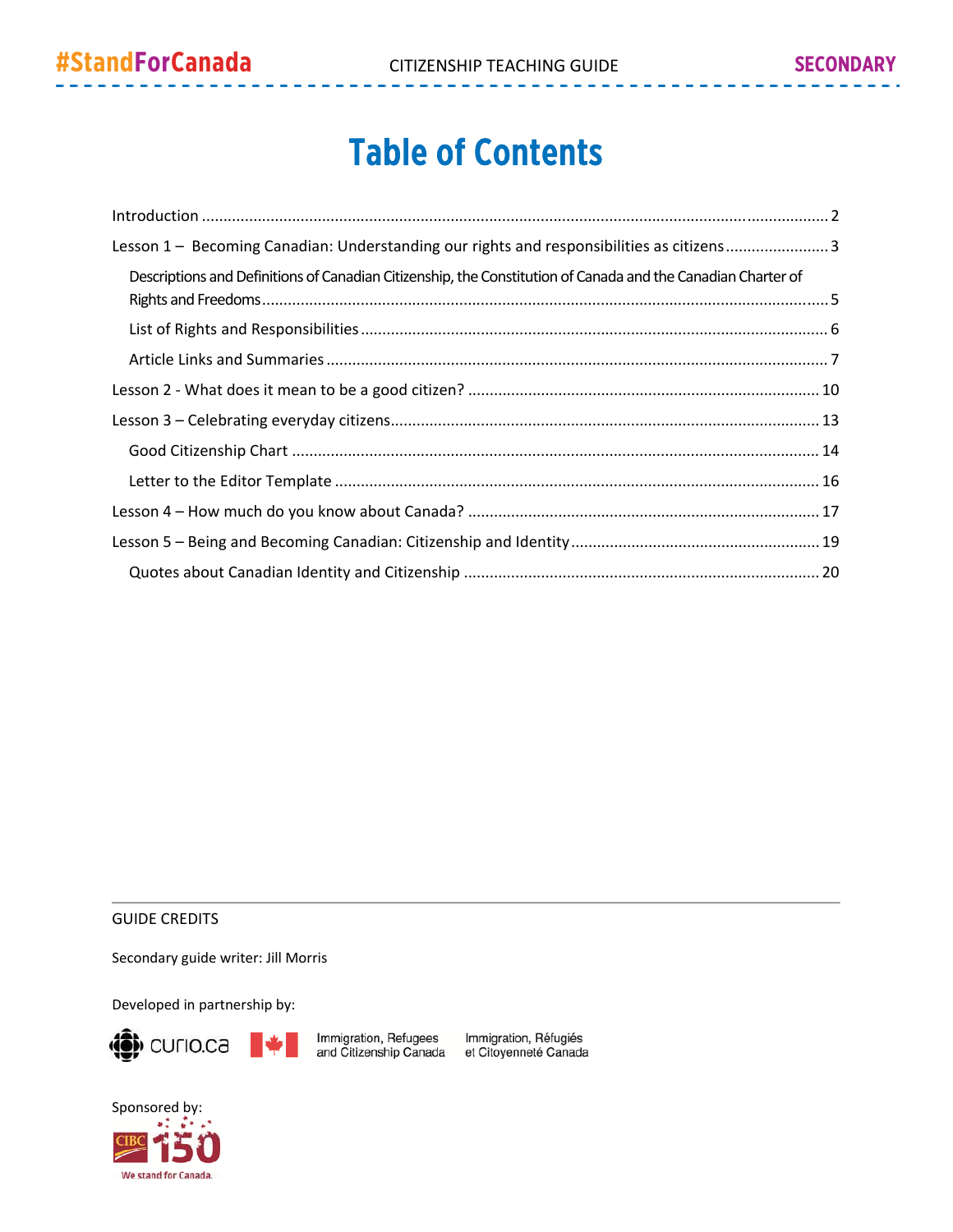# Introduction

Turning 150 is no small feat. Canada, although a relatively young country, has accomplished a great deal in its time. There have been challenges and missteps and we are still learning – and learning from – our history. But there is certainly much to celebrate; Canada is a country of intense natural beauty, diverse people, and rich linguistic and cultural traditions. Many people arrive in Canada hoping to become part of this society and eager to share their gifts. When we embrace these newcomers, we strengthen the best aspects of our identity as Canadians. What better way to mark our 150th birthday than by exploring what it means to be Canadian?

The following lessons can be used in sequence or individually. They are intended to offer an introduction to the basics of citizenship and opportunities to explore some of the current issues around immigration and citizenship in Canada.

#### Lesson 1 – Becoming Canadian: Understanding our rights and responsibilities as citizens

(Grades 7 ‐12)

Students will learn about the rights and responsibilities enshrined in the Canadian Constitution and the Canadian Charter of Rights and Freedoms. They will deepen their understanding by applying their new knowledge to an exploration of recent news events.

#### Lesson 2 – What does it mean to be a good citizen?

(Grades 7 ‐ 10)

Students will watch video documentaries about the challenges of becoming and being a Canadian citizen and discuss obstacles and opportunities facing newcomer and marginalized cultures in Canada. They will design and create a poster that effectively communicates an important message about what it means to be a good Canadian citizen.

#### Lesson 3 – Celebrating everyday citizens

(Grades 7 ‐ 10)

Students will consider the people in their day‐to‐day lives and select an "everyday" example of good citizenship. They will write a letter to the editor of a local newspaper that explains the positive characteristics of this model citizen.

#### Lesson 4 – How much do you know about Canada?

(Grades 7 ‐ 10)

Students will use the How Canadian are you, eh? Quiz to find out how much they know about Canadian history. They will work cooperatively to improve their own and their classmates' results on the quiz.

#### Lesson 5 – Being and becoming Canadian: citizenship and identity

(Grades 7 ‐ 12)

Students will work with a small group of their peers to discuss the ideas of notable Canadians on the topic of Canadian citizenship and identity. They will write a short reflection on their own ideas about the experience of living in Canada.

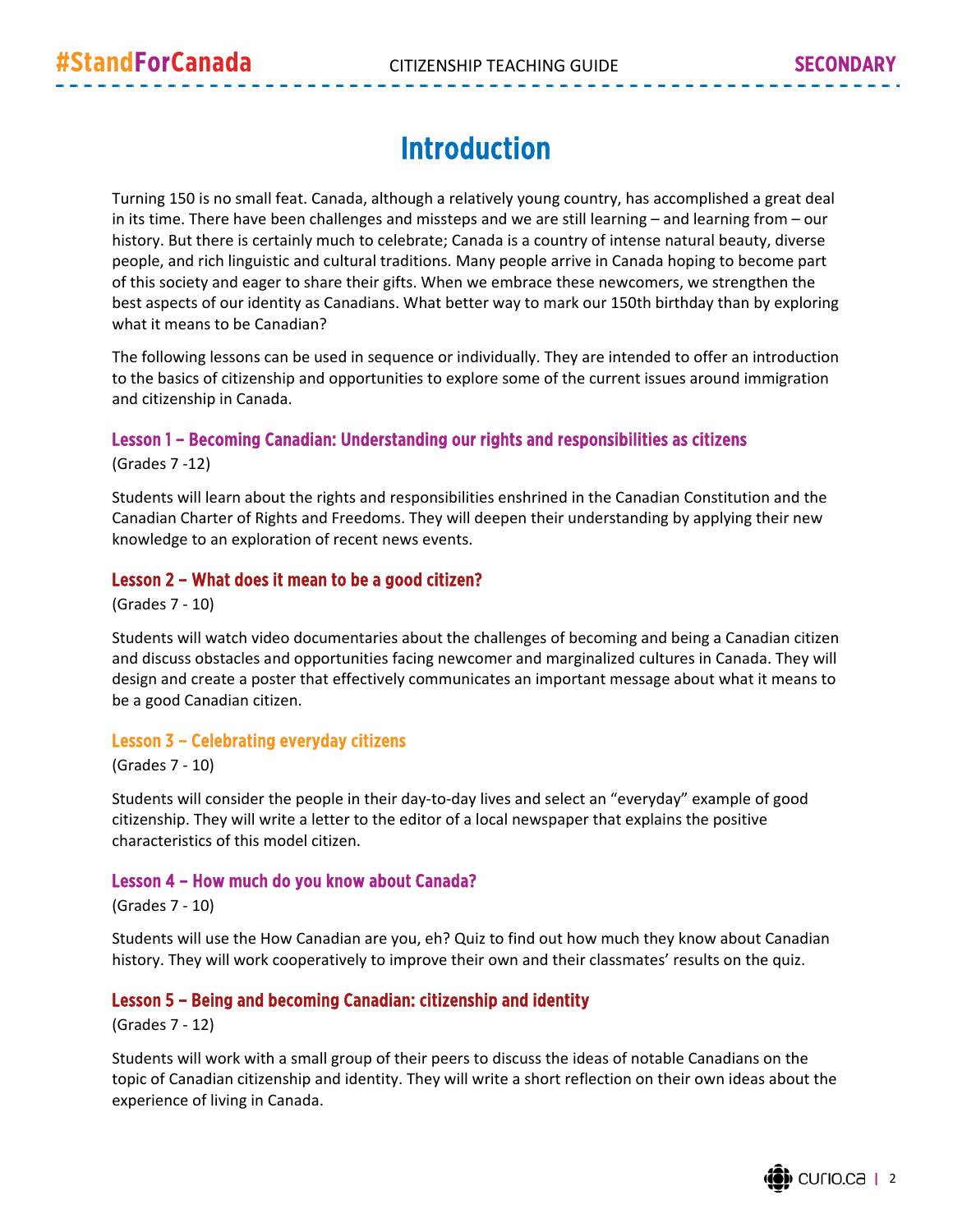### Lesson 1 – Becoming Canadian: Understanding our rights and responsibilities as citizens

This lesson can be modified for all levels from Grades 7 ‐ 12

#### **Overview**

It is our rights and responsibilities that form the basis of Canadian citizenship. To live well together, we must follow certain rules, maintain and protect our individual and collective dignity, and treat each other with respect. In this lesson, you will learn about the historical and legal documents that explain the rights and responsibilities of Canadians. You will use what you have learned to examine a recent Canadian event in terms of these rights and responsibilities. Finally, you will share your analysis with the class to create an idea web that will depict your new, shared knowledge.

#### Teacher instructions

Create small groups of 3 ‐ 4 students.

Distribute a copy of Descriptions and Definitions of Citizenship Documents and List of Rights and Responsibilities to each group.

Draw the central circle for an idea web on the chalk or whiteboard. In the circle, list the names of the following three documents:

- Canadian Citizenship Act
- Canadian Constitution
- Canadian Charter of Rights and Freedoms

Select a student volunteer to read the description/definition for each document from the handout.

#### Student instructions

Go over the descriptions and make sure that everyone in your group understands them. Ask your teacher for clarification of any words or ideas expressed in the descriptions.

Next, read over the handout entitled List of Rights and Responsibilities. Check in with each group member to ensure that everyone understands this list. Ask your teacher for clarification of any words or ideas.

#### **Materials**

- Handout Descriptions and Definitions of Citizenship Documents (Appendix )
- Handout List of Rights and Responsibilities (Appendix )
- Handout Article Links and Summaries (Appendix )
- Access to a chalk or white board

Your teacher will then assign you an article or summary of an article. Each member of your group should read the article or summary. Feel free to highlight or make note of the most important aspects of the article. Ensure that each member of your group understands what he or she has read. Work together to answer any questions you have about what you have read, or to define any unfamiliar words.

As a group, determine which rights and responsibilities are involved in the event described in the article (or summary). There will often be more than one right or responsibility that applies to an event. For example, an event might involve the rights of Indigenous(Aboriginal) people as well asthe responsibility to protect our environment. Be sure that you can explain and justify each connection with a particular right or responsibility.

Take notes based on the discussion and decision making processin your group and prepare to present your ideas to the class.

Each group will take a turn presenting. When it is your group's turn, have a representative from your group briefly describe the event presented in your article and explain which rights and responsibilities are at play in the event. For each new reference to a particular right or responsibility, add a circle to the idea web and draw a connecting line to the central circle. Note the event – described in the article or summary – that the right or responsibility pertains to.

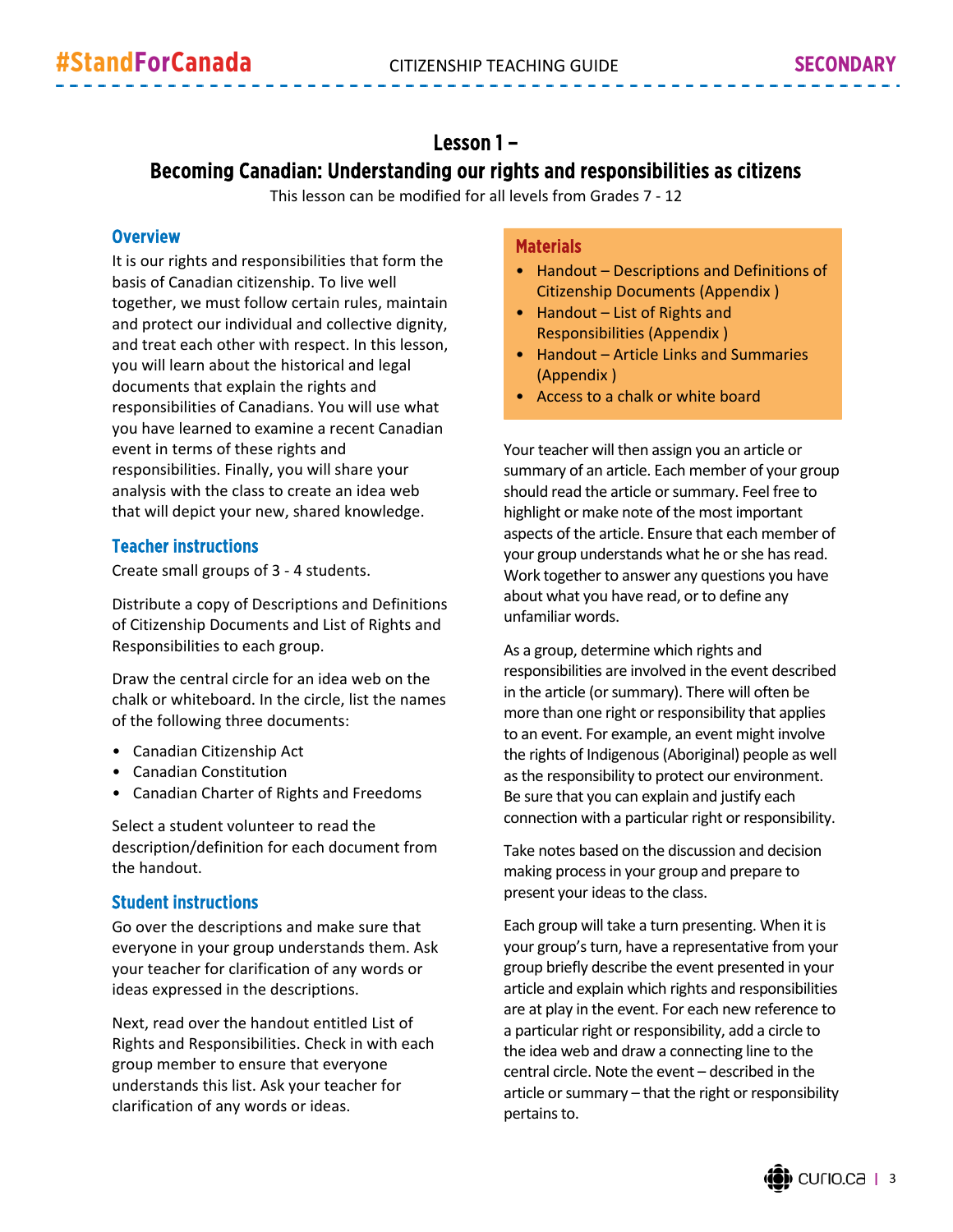Here is a diagram that depicts how the idea web can be organized:



Once every group has presented, you will have heard about the importance of most – if not all – of the listed rights and responsibilities. You may want to record the idea web in your notes to help you remember what you have learned.

#### Reflection Questions (optional)

- 1. Which right and which responsibility is, in your opinion, the most important? Try to justify your answer with reference to some of the events discussed during the activity.
- 2. Some rights and responsibilities seem easier to fulfill than others. For example, it might be easy to obey most of the laws and vote in elections but more difficult to protect our environment or respect new and unfamiliar cultural differences. What right or responsibility do you think is the most challenging to fulfill or protect? Explain your reasoning.
- 3. Create your own right and/or responsibility. Explain the appropriateness and importance of your proposed right/responsibility.

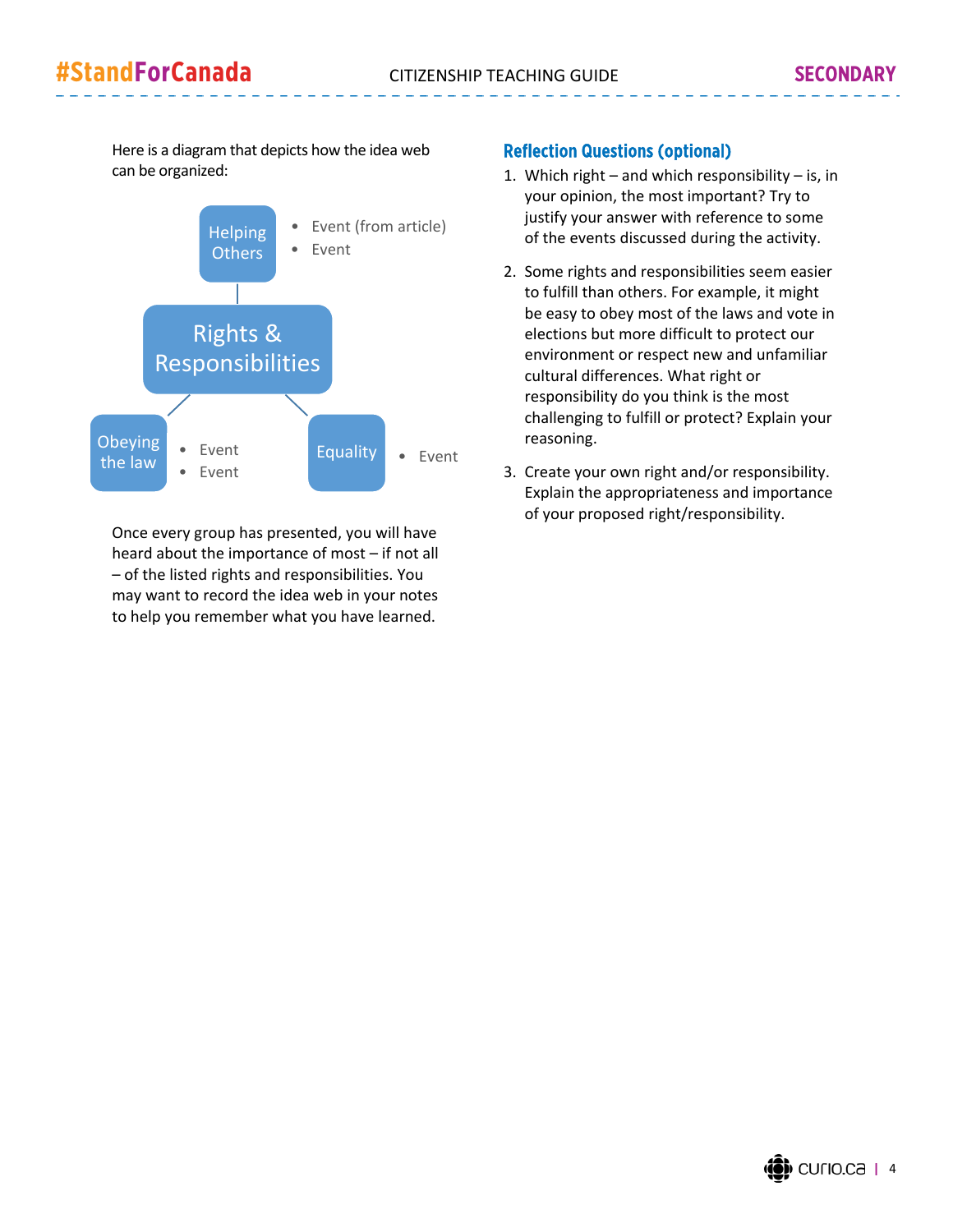## Descriptions and Definitions of Canadian Citizenship, the Constitution of Canada and the Canadian Charter of Rights and Freedoms

#### Canadian Citizenship Act

"Up to January 1, 1947, there was no legal status of Canadian citizens, only British subjects. This Act gave legal recognition to the terms "Canadian citizen" and "Canadian citizenship". The Act established who was and who could become a Canadian citizen."

This Act would be amended in 1977, 2007 (Bill C‐14), 2009 (Bill C‐37), and reformed in 2014 with Bill C‐ 24, Strengthening Canadian Citizenship Act.

From: Government of Canada. "History of citizenship legislation". Accessed February 28, 2017. cic.gc.ca/english/resources/tools/cit/overview/hist.asp

#### Constitution of Canada

The Constitution is a document that explains the rules of our country. It provides the guidelines for all of the valid laws of Canada. Every person living in Canada is subject to and can expect protection under these laws.

Based on a tradition of liberal democracy that has been developing for over 800 years, the Constitution of Canadian is informed by the Magna Carta, English common law, the civil code of France, and Canada's colonial connection to the United Kingdom.

The Constitution can change over time as the federal Parliament and provincial legislatures add, remove, or change laws.

Sources: Government of Canada. "Rights and responsibilities of citizenship". Accessed February 28, 2017. cic.gc.ca/english/resources/tools/cit/overview/rights.asp

*Youth Guide to the Canadian Charter of Rights and Freedoms* – John Humphrey Centre for Peace and Human Rights. Accessed at bestlibrary.org/ss11/files/charterguide.pdf

#### Canadian Charter of Rights and Freedoms

The Charter is a part of the Constitution of Canada that describes the rights and freedoms that belong to all Canadians and that cannot be taken away. While other aspects of the Constitution and law can be changed by federal or provincial governments, the Charter limits government power by protecting particular rights and freedoms. Only the courts, primarily the Supreme Court of Canada, can consider questions about Charter rights.

*Youth Guide to the Canadian Charter of Rights and Freedoms* – John Humphrey Centre for Peace and Human Rights. Accessed at bestlibrary.org/ss11/files/charterguide.pdf

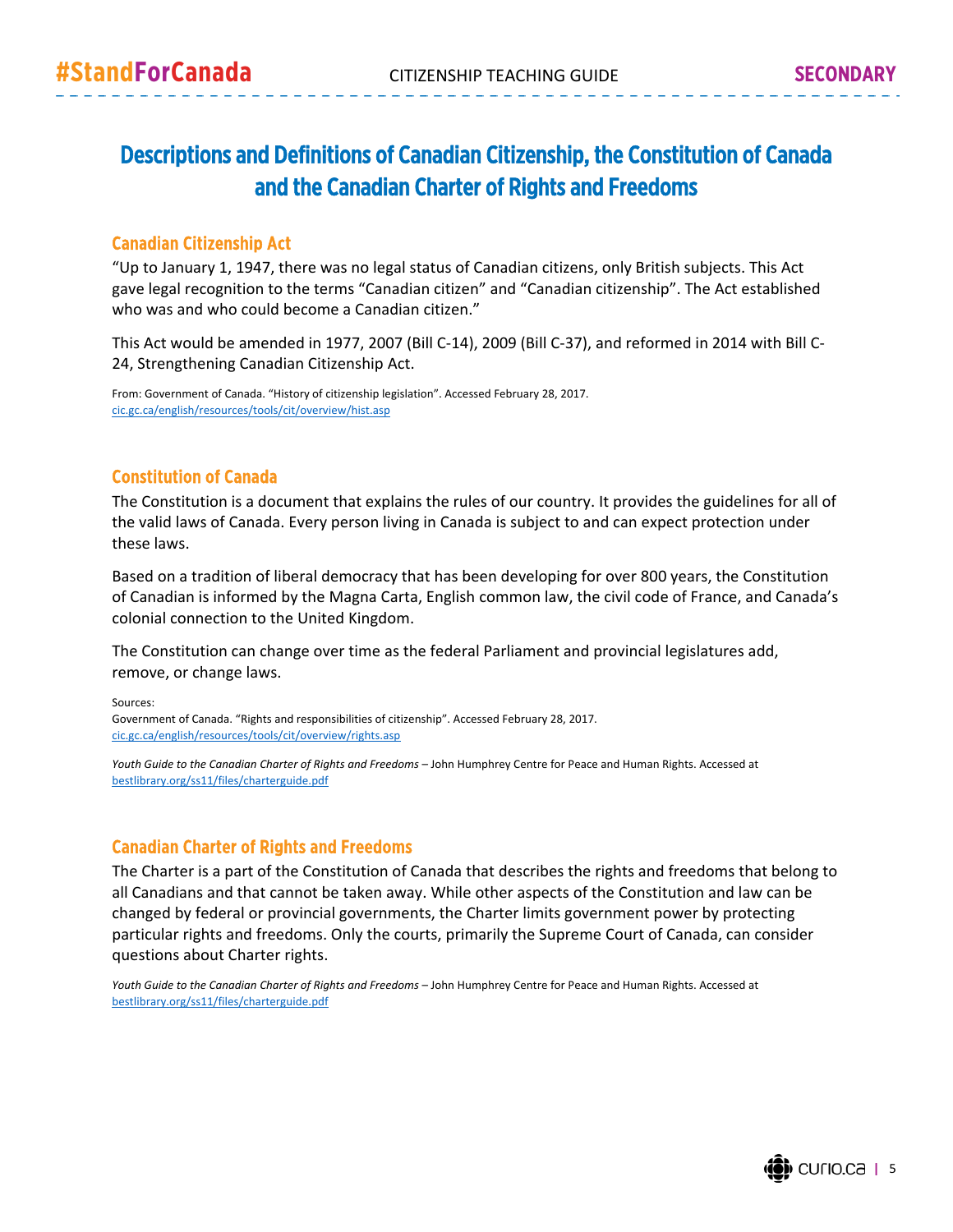## List of Rights and Responsibilities

#### Charter rights (selection)

**Mobility Rights** – Canadians can live and work anywhere they choose in Canada, enter and leave the country freely, and apply for a passport.

**Aboriginal Peoples' Rights** – The rights guaranteed in the Charter will not adversely affect any aboriginal, treaty or other rights or freedoms of Aboriginal peoples.

**Official Language Rights and Minority Language Educational Rights** – French and English have equal status in Parliament and throughout the government.

**Multiculturalism** – This is a fundamental characteristic of the Canadian heritage and identity. Canadians celebrate the gift of one another's presence and work hard to respect pluralism and live in harmony.

**Equality** – Every individual is equal and has the right to the equal protection and equal benefit of the law without discrimination and, in particular, without discrimination based on race, national or ethnic origin, colour, religion, sex, age, or mental or physical disability.

#### Citizenship responsibilities (selection)

**Obeying the law** – One of Canada's founding principles is the rule of law. Individuals and governments are regulated by laws and not by arbitrary actions. No person or group is above the law.

**Taking responsibility for oneself and one's family** – Getting a job, taking care of one's family and working hard in keeping with one's abilities are important Canadian values. Work contributes to personal dignity and self‐respect, and to Canada's prosperity.

**Serving on a jury** – When called to do so, you are legally required to serve. Serving on a jury is a privilege that makes the justice system work as it depends on impartial juries made up of citizens.

**Voting in elections** – The right to vote comes with a responsibility to vote in federal, provincial or territorial and local elections.

**Helping others in the community** – Millions of volunteers freely donate their time to help others without pay—helping people in need, assisting at your child's school, volunteering at a food bank or other charity, or encouraging newcomers to integrate. Volunteering is an excellent way to gain useful skills and develop friends and contacts.

**Protecting and enjoying our heritage and environment** – Every citizen has a role to play in avoiding waste and pollution while protecting Canada's natural, cultural and architectural heritage for future generations.

From: Government of Canada. "Rights and responsibilities of citizenship". Accessed February 28, 2017. cic.gc.ca/english/resources/tools/cit/overview/rights.asp

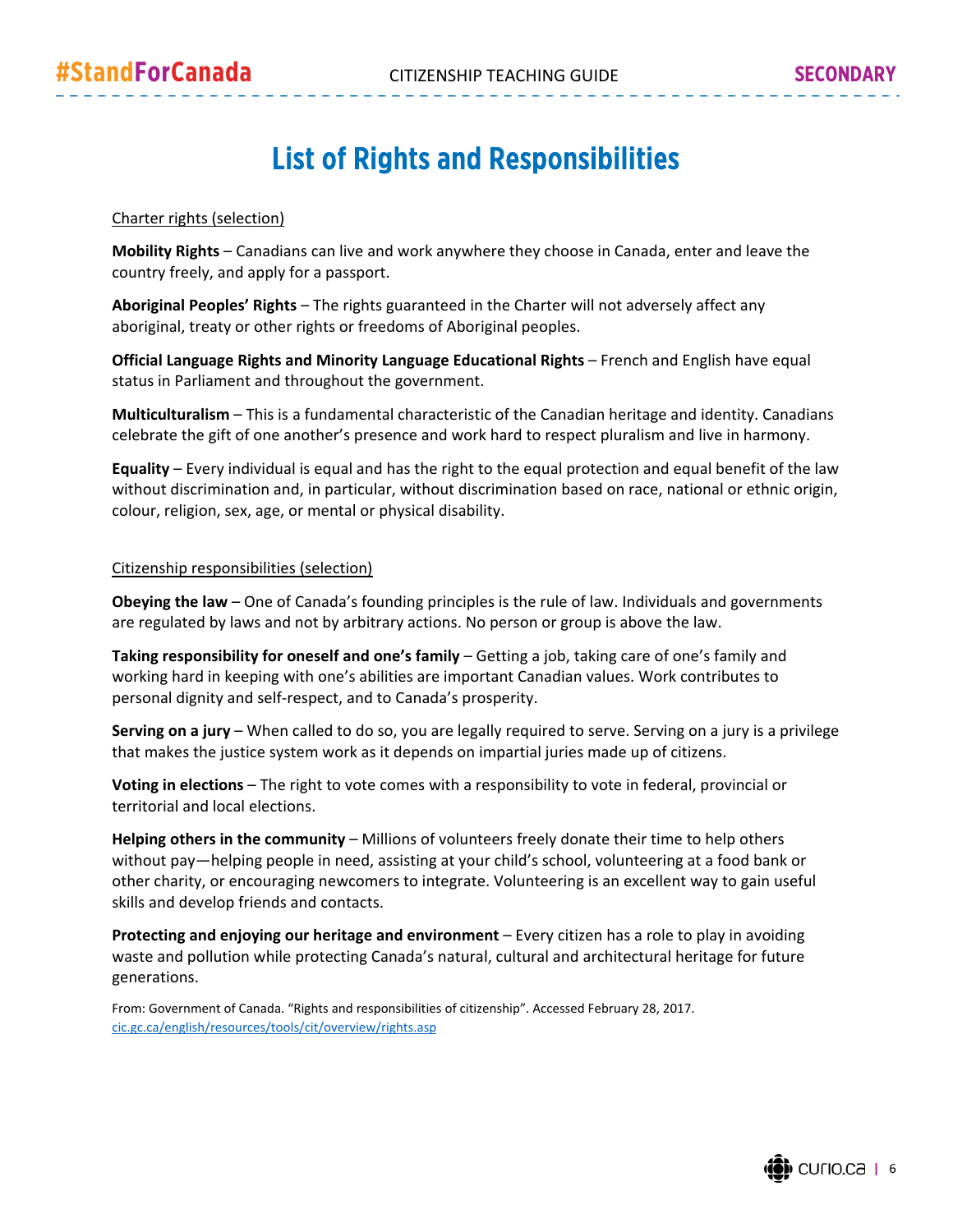# Article Links and Summaries

Your teacher will tell you whether you are to read the full article (links provided) or work with the summary provided for your assigned article.

#### **1. "New Canadians to pledge honour for Indigenous treaties in revised citizenship oath"** cbc.ca/news/politics/citizenship-oath-indigenous-treaties-1.3963508

Summary ‐ Responding to one of the recommendations of the Truth and Reconciliation Commission, the citizenship oath will soon include a promise to honour treaties with Indigenous peoples. Additionally, it has been recommended that the newcomer information kit and the citizenship test include meaningful information about the diversity of Indigenous cultures and Canada's colonial history. This would include material on treaties and the history of residential schools.

#### **2. "Younger Canadians want a diverse Parliament and a day off to vote"**

metronews.ca/news/ottawa/2017/02/14/young-canadians-want-diverse-parliament-and-day-off-to-vote-.html

Summary – In late 2016, the federal government made a survey (mydemocracy.ca) available to Canadians to measure support for a change to Canada's voting system. While the government did not move ahead with plans to change the voting system, the survey did gather important information about attitudes towards the voting system. In the age bracket of 18‐29 there was particular support for taking more action to increase diversity in Parliament (63%), making voting day a statutory holiday (77%) and allowing online voting (57%). Older Canadians did not show as strong an interest in or support of these proposals.

#### **3. "Ontario legislature unanimously passes anti‐Islamophobia motion"**

cbc.ca/news/canada/toronto/ontario-anti-islamophobia-vote-1.3996785

Summary – The Ontario legislature unanimously passed an anti‐Islamophobia motion. The motion was a response to an increase in anti‐Muslim attacks and graffiti. The attack on a mosque in Quebec in which 6 men were shot and killed provided an increased sense of urgency to the passing of the motion. The motion was brought forward by Liberal backbencher Nathalie Des Rosiers and it "called on the legislature to 'stand against all forms of hatred, hostility, prejudice, racism and intolerance,' [and] rebuke a 'growing tide of anti‐Muslim rhetoric and sentiments' and condemn all forms of Islamopohbia." While the Ontario legislature came to quick agreement on this motion, the federal Conservatives continue to argue against aspects of a similar motion made in Parliament.

#### **4. "Conservation groups urge increased protection for boreal caribou habitat"**

theglobeandmail.com/news/politics/conservation-groups-urge-increased-protection-for-borealcaribou-habitat/article34093631/

Summary – In advance of a scheduled meeting between Federal Environment Minister Catherine McKenna and provincial and territorial representatives, conservation groups announced an urgent need to protect and restore caribou habitat in the boreal forest. The groups warned that unless action is taken, within a few decades Canada will lose more than half of its woodland caribou population due to the destruction of habitat caused by the expansion of the oil industry. While Minister McKenna faces pressure from Conservative MPs and business groups to move slowly on environmental policies, Rachel Plotkin of the David Suzuki Foundation warns that, "if we are to have wild caribou in the future, habitat protection and restoration need to be kicked to the top of the action list." Scientists in Alberta

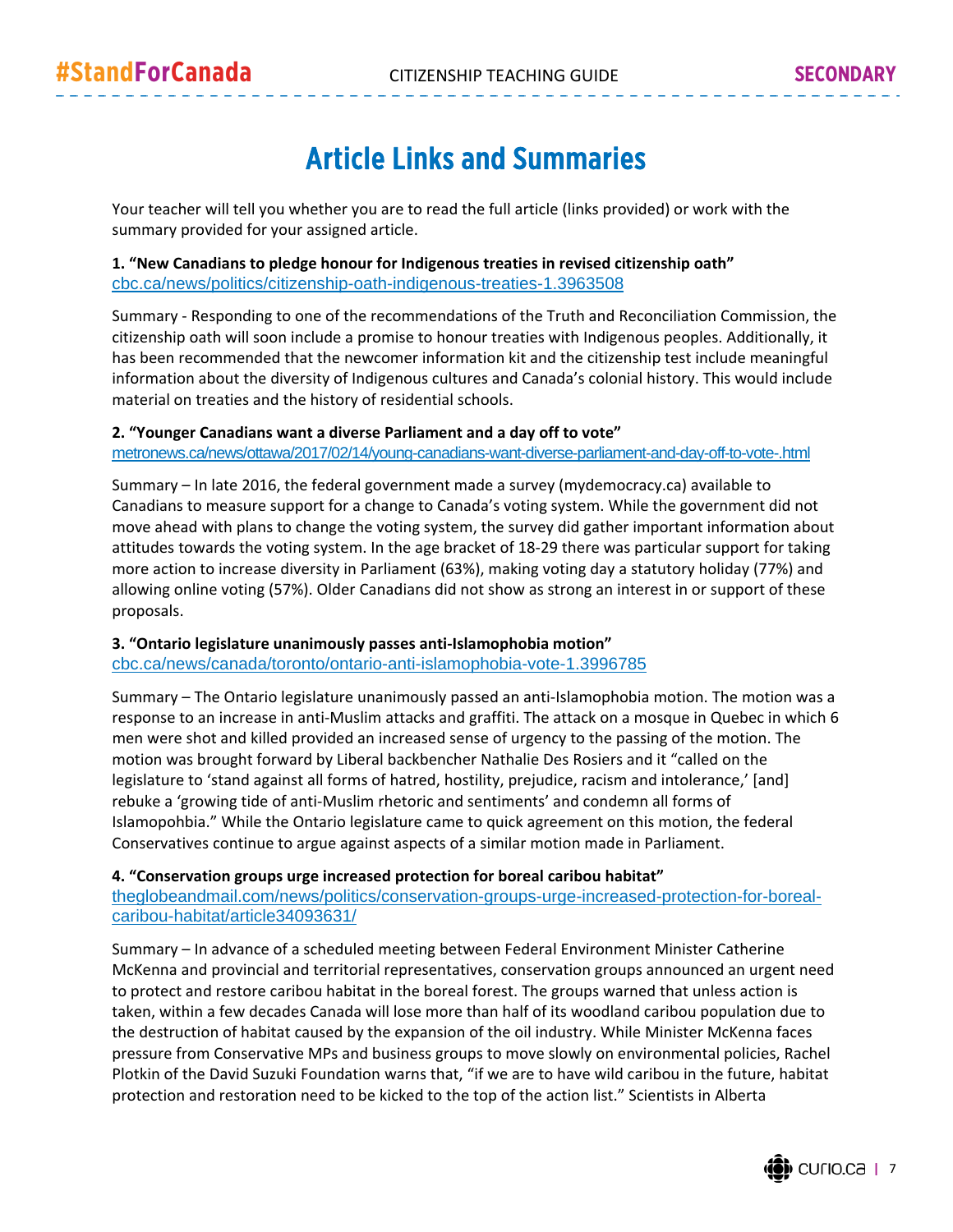recommend that the government designate the caribou as "endangered" rather than "threatened." This would result in further requirements to restore habitat. The Alberta government has, so far, not taken any action on this. The federal government continues to try to balance economic goals with environmental protection.

#### **5. "PM apologizes for answering English speaker in French at Quebec town hall"** ctvnews.ca/politics/pm-apologizes-for-answering-english-speaker-in-french-at-quebec-town-hall-1.3293561

Summary – Prime Minister Justin Trudeau apologized for responding in French to questions posed to him in English during a Town hall meeting in Sherbrooke, Quebec on January 18<sup>th</sup>, 2017. Initially, Trudeau defended his decision as an expression of his support Canada's "official bilingualism" but he later wrote to Quebec Community Groups Network to apologize. In his letter, he noted that "Canada is a bilingual country, and as such, I recognize that I should have answered questions in the language they were asked, be it in Quebec or anywhere else in Canada." The Quebec Community Groups Network accepted his apology, stating, "it was clear our Prime Minister understands the importance of speaking to minority language communities in their own language."

#### **6. "United Nations report urges Canada to address gender equality barriers"**

theglobeandmail.com/news/national/united-nations-report-urges-canada-to-address-genderequality-barriers/article32952539/

Summary – A recent report from the United Nations identified several barriers to gender equality still facing women in Canada. The report also urged the government of Canada to do more to end violence against Indigenous women and girls. While the report did recognize some progress was being made, it noted the low number of reports, prosecutions and convictions of perpetrators of gender‐based violence, especially in those cases involving violence against Indigenous women and girls. The report recommended that Canada address the disproportionate number of Indigenous and black women that have been imprisoned and that it also abolish the use of solitary confinement, especially for women with mental illness. Further, the report questioned the low rate of prosecution and conviction in human trafficking cases. The report reflects Canada's recent drop in the international rankings on gender equality from a first-place ranking on the UN's index in 1995, to its current ranking of 25.

#### **7. "'I think Winnipeg is home': Syrian refugee 1 year later"**

cbc.ca/news/canada/manitoba/syrian-refugee-family-starting-over-winnipeg-1.3999018

Summary – Esmaeel Al Meslamani and his family arrived in Winnipeg, Manitoba in January of 2016. Fleeing from Syria, his family has faced many challenges. In the year since their arrival as refugees in Canada, Al Meslamani's English skills have improved; he no longer needs an interpreter to communicate with people who speak English. His daughter is currently in Grade 3 and her English skills are already very strong. She gets plenty of support from her teacher and she helps her father to continue to develop his skills. The family is adjusting to snowy Canada and the cold prairie weather. After a particularly heavy snowfall this winter, the Al Meslamani family saw many of their neighbours' cars getting stuck in the snow and went out to help push. When his own car got stuck, his neighbours came and helped him. Despite a year of difficult transitions, Al Meslamani says, "I think Winnipeg is home."

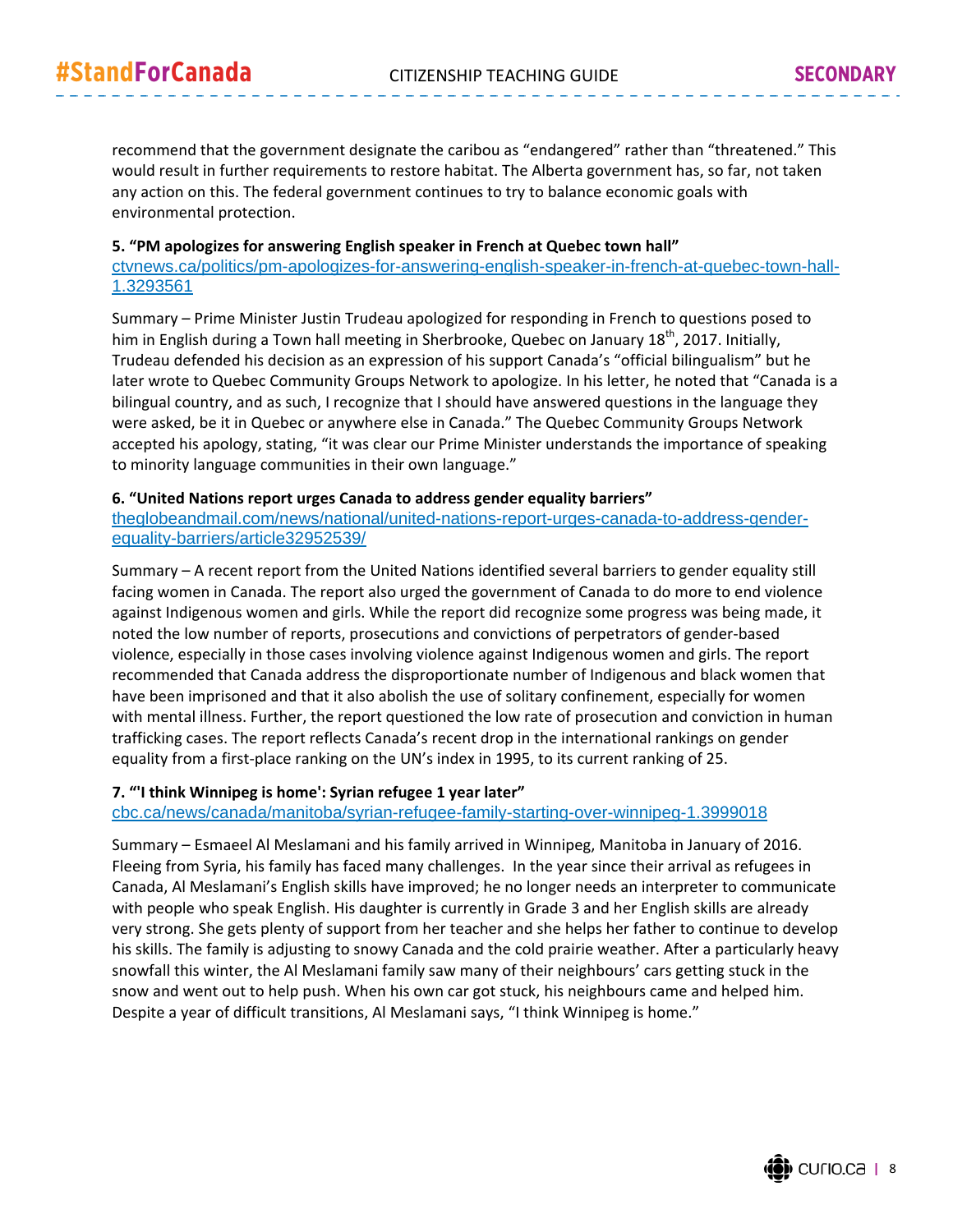#### **8. "Remembering Hogan's Alley, hub of Vancouver's black community"**

cbc.ca/news/canada/british-columbia/remembering-hogan-s-alley-hub-of-vancouver-s-blackcommunity-1.3448080

Summary – In a recent interview on CBC Vancouver, Wayde Compton stressed the importance of remembering what happened to black communities that were once located in Vancouver's east side. In the 1930s, in an attempt to revitalize the area, the City of Vancouver pushed black families and businesses out of Hogan's Alley – "a four‐block long dirt lane that formed the nucleus of Vancouver's first concentrated African-Canadian community." When the Georgia viaduct was built in 1972, the destruction of the community was complete. "Compton said putting a highway 'right on top of this small black community' was an example or 'institutional racism, targeting the community that they thought could least oppose them.'" Now that the city is planning to tear down the viaduct, Compton wants to remind the public of the important history of the location. By sharing the history of the black community in Vancouver, Compton hopes to raise awareness of the diversity of the current black community and the importance of recovering a "geographical centre" for that community.

#### **9. "New law would force youth 'lost in a world of addiction' into detox treatment"** cbc.ca/news/canada/newfoundland-labrador/youth-addictions-treatment-1.3886944

Summary – On December 6, 2016, Newfoundland and Labrador Health Minister, John Haggie, announced details of Bill 55, an Act Respecting Secure Withdrawal Management of Young Persons. The legislation would permit children as young as 12 who are addicted to drugs or alcohol to be locked up and forced to take part in a detoxification program against their will. Haggie noted that the bill "is not about a teenager who sneaks a beer on the weekend nor is it about a teenager who sneaks a toke at a party." Rather, it is intended to address a small group of youth and their families who are struggling to cope with serious addictions. Previously, detox treatment was only given to youth who volunteered for it. Because depriving a young person of their right to choose or refuse treatment is an "extraordinary measure," the bill includes strict criteria for justifying the need to detain and force detox on a youth. Parent groups are largely supportive despite the fact that some research indicates that the detox process is sometimes ineffective and occasionally life threatening.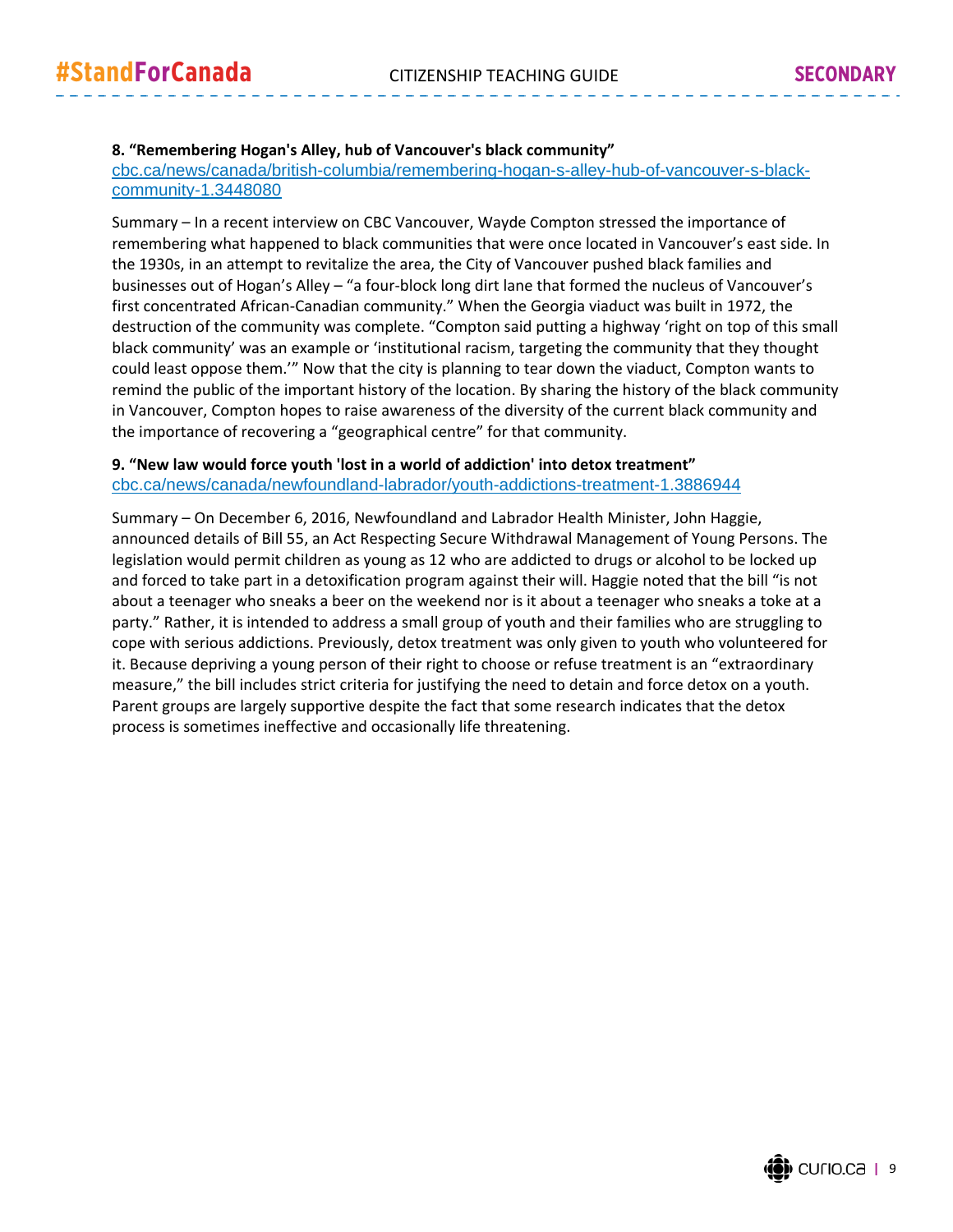## Lesson 2 - What does it mean to be a good citizen?

This lesson can be modified for all levels from Grades 7 ‐ 10

#### **Overview**

Some of us were born in Canada and into Canadian citizenship. Many people choose to move to Canada and to become Canadian citizens. Everyone faces challenges when it comes to being a good citizen but it can be particularly difficult to fit in when you are a newcomer. In this lesson, you will have a chance to think about the qualities of a good citizen and about some of the challenges faced by first and second generation immigrants to Canada. You will use your new understanding to create a public service advertisement poster that communicates an important message about what it means to be a good citizen.

#### Vocabulary

**Niqab** – a veil that covers the face, with an opening for the eyes. Worn with a hijab by some Muslim women when they are in public or in front of men who are not family members. It is considered an expression of modesty.

**Patriarchy** – a system in a society in which men hold most of the power and women are often excluded. It also can mean a system that is based on a tradition that values the masculine over the feminine.

**Islamophobia** – dislike of or prejudice against Muslims.

**Feminist** – an advocate for women's rights based on a belief in the equality of the sexes.

**Hijab** – a head covering or scarf worn by some Muslim women when they are in public.

**Refugee** – a person who has been forced to leave their country to escape war, persecution, or natural disaster

**Hutterite** – a North American Christian sect that practices an old‐fashioned, communal way of life.

#### **Materials**

- Computer, projector to view videos
- Access to computers (if poster design program is to be used)
- Art supplies paper, paint, markers, pencils, scissors, glue, etc. (if posters are to be handmade)
- Printer or computer display (if posters are to be presented/shared)
- Handout or board note on required vocabulary

#### Gathering your Ideas

As you watch the video(s), and based on what you know about the rights and responsibilities of Canadian citizenship, take notes on what the subjects of the videos do that demonstrates that they are or would make good citizens. For example: *go to language classes*, *drive carefully*, *help others*. Also, note the attitudes and qualities that they demonstrate. For example: *generosity, stands up for self, keeps trying.*

- Behind the Veil (approx. 12 minutes) curio.ca/en/video/behind-the-veil-5869/
- The Farwan Family One Year Later (approx. 18 minutes) curio.ca/en/video/syrian-refugeesresettling-the-farwans-10912/

*Teacher note: Preview the videos to check for grade level appropriateness. The Farwan Family is likely more of an all-ages video. Depending on time and attention spans, it may be more suitable to use only one of the videos; this activity can be successfully completed with viewing only one of the videos.*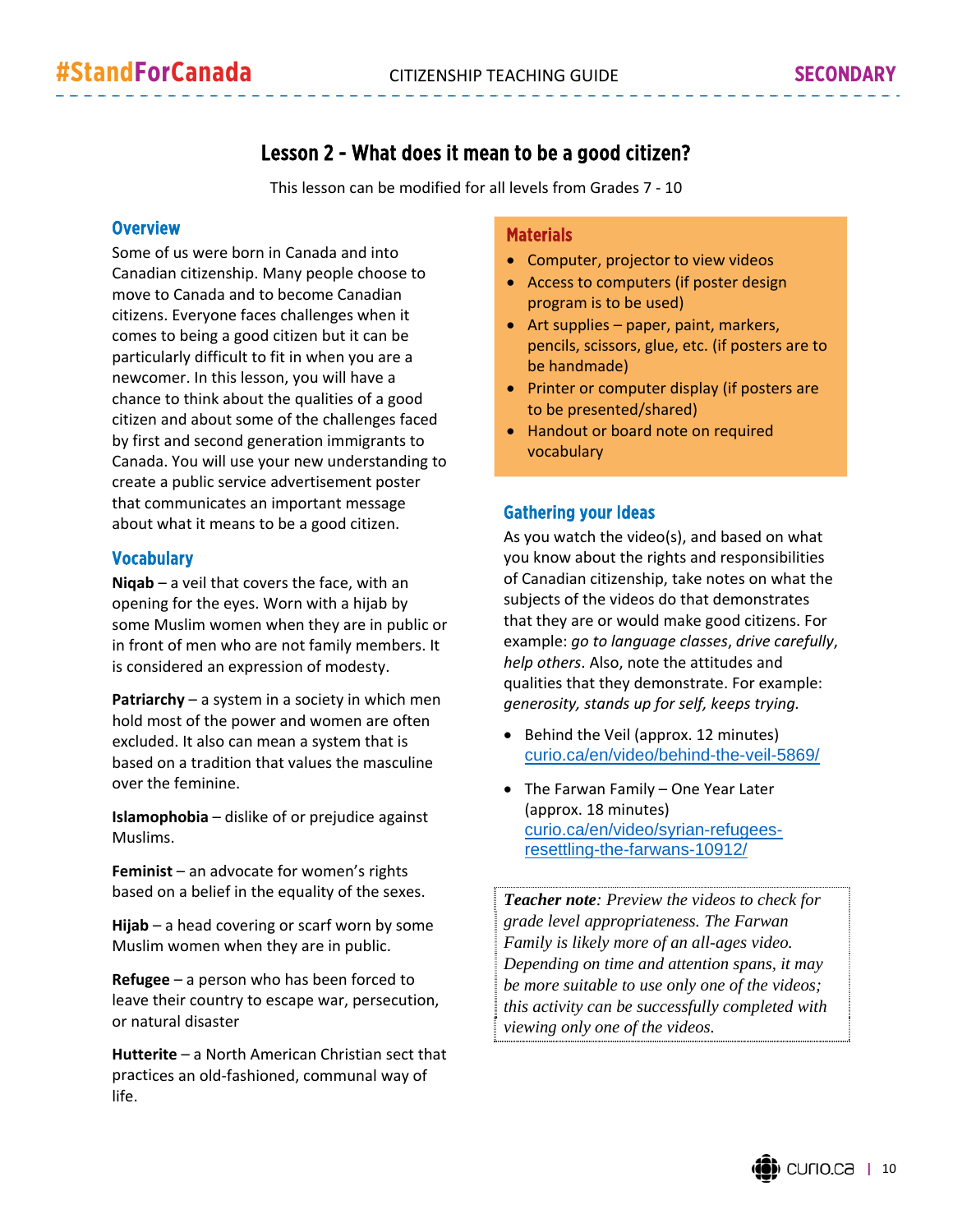As a class, share your notes to create a list of "good citizen" actions and qualities on the chalkboard.

#### Discussion Questions (Senior level/optional)

- 1. How important is it to "fit in" to Canadian society? In a country that values diversity and equity, should Canadian society change to include traditions from newcomer cultures? Be sure to explain your thinking and communicate your opinions, ideas, and experiences in a respectful manner.
- 2. Newcomers often struggle with feeling lonely and isolated. Many have been forced to flee their homes because of political and military violence; they still miss their homelands very much. What could you, your school, or your community do to help them connect with and integrate into their new home? Share your ideas and experiences to create a list.

#### Communicating your Ideas

Working independently or with a partner, design and create a public service advertisement poster that communicates an important idea about what it means to be a good Canadian citizen.

Use your list of actions and qualities of a good citizen to help you shape your design plans.

*Teacher note: you can stop the activity at this point and have students share their design plans with the class rather than continue on to create their poster.*

To create your poster, focus on design elements that help you to convey the message you want to communicate:

- Select or create images that complement the mood and meaning of your message
- Make sure your text is easy to read, attractive, and placed effectively on your poster
- Use colours that work well together, are easy to see, and reflect the emotion of your message
- Think about your layout ‐ where you put each element of your poster tells your viewer what is important and in what order they should think about each element.

You can use Poster My Wall (postermywall.com/) to create your poster – it's free, does not require an account, and creates great posters.

Or, you can use a design software that you have on your school computers.

You can also draw, paint, or cut and paste the elements of your poster.

#### Sharing your Creations

Once you have complete your poster, hang it in your classroom "gallery" to share it with your classmates.

*Teacher note: The "gallery" can be a wallmounted display of printed/handmade posters or it can be digital versions of posters displayed on computers.* 

View the other posters that have been produced and chose at least three other posters to comment on. Consider the strengths of each design and message and, if necessary, make constructive suggestions for improvement. Write your thoughtful and respectful comment on a "Post‐it" note and stick it near to the poster you are commenting on.

Read the comments about your poster that your peers have left for you.

As a class, share your ideas about which posters were most effective. Be sure to share your reasons for your selection.

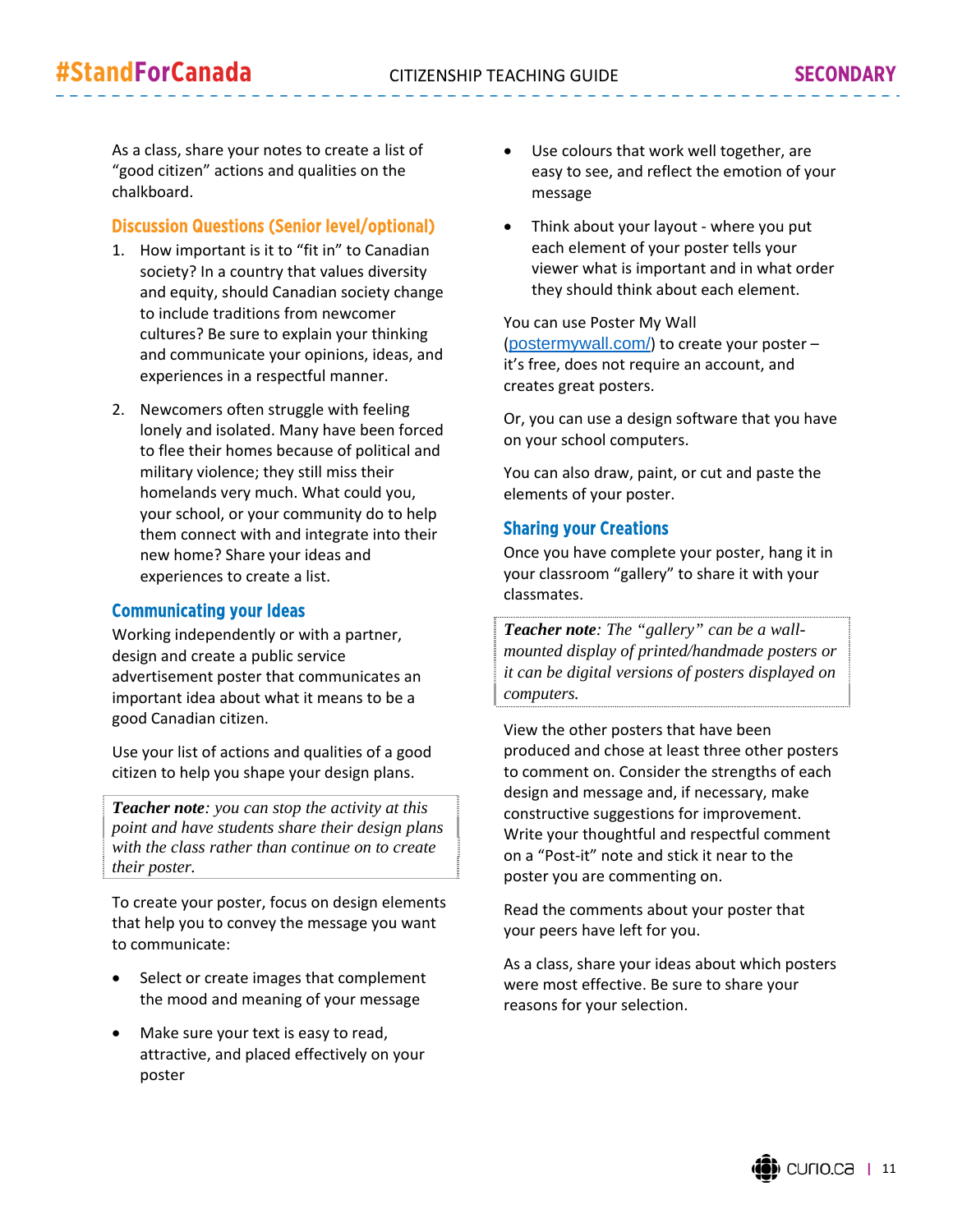## Reflection Questions (optional)

- 1. Did you learn anything during this activity that surprised you? Were any of your ideas about good citizenship challenged? Explain your answers.
- 2. In what ways are you a good citizen of Canada? What aspects of being a good citizen could you improve upon? How could you go about improving on your skills and attitudes as a citizen?

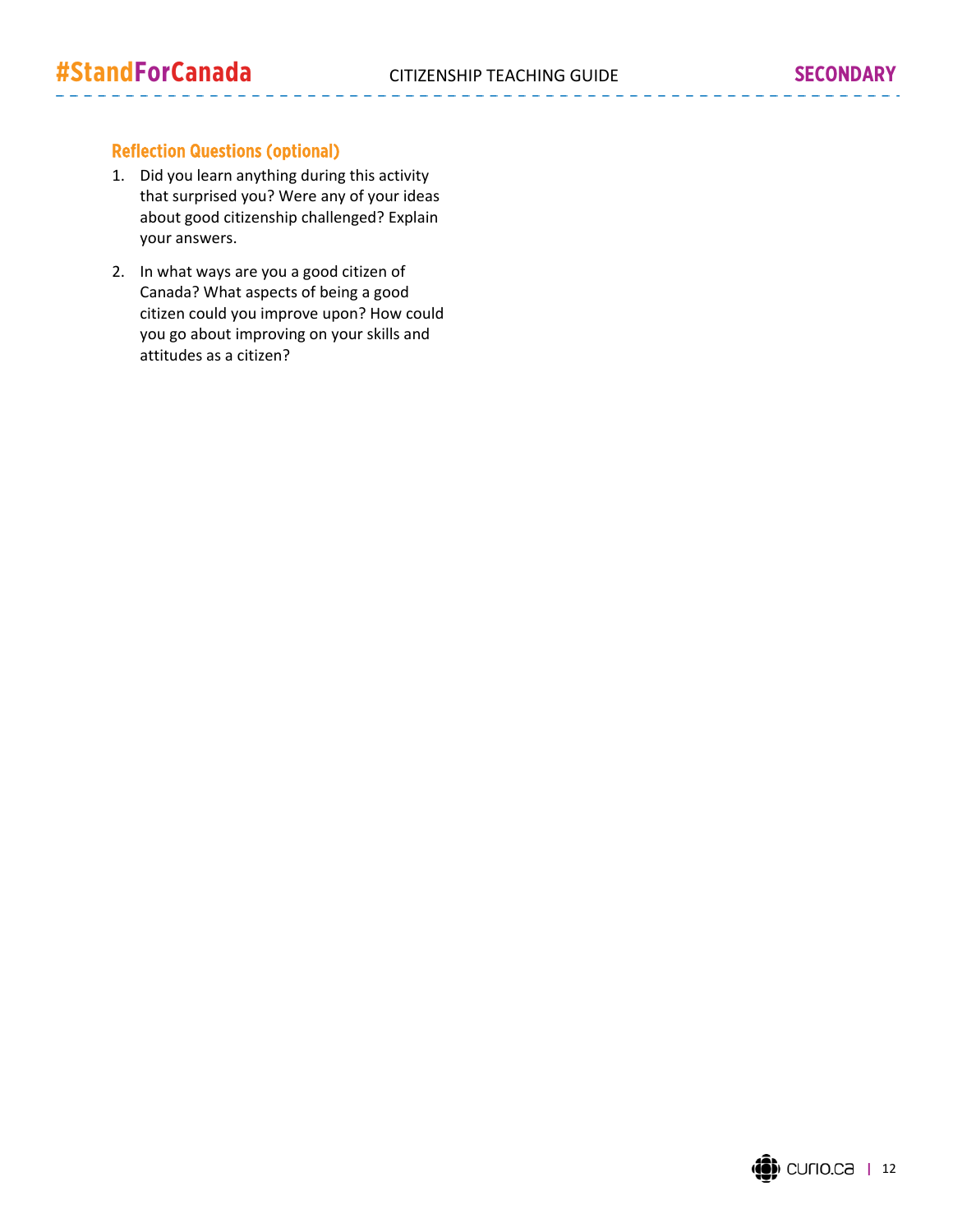## Lesson 3 – Celebrating everyday citizens

This lesson is suitable for Grades 7 ‐ 10

#### **Overview**

There are many "famous" Canadians: activists and political figures such as Terry Fox, Justin Trudeau, and Adrienne Clarkson; or celebrities such as Drake, Ryan Gosling, Eugene Bouchard, Connor McDavid, and Rachel McAdams. These Canadians add something important to the story of being Canadian but we are also a country made up of the small and important acts of the so-called "everyday" person. Finding models of good citizenship can be as easy as looking to our neighbours, our classmates, the support staff in our school, leaders in our place of worship, coaches and youth leaders at our community centre, and even members of our family. Everybody knows an outstanding citizen, we just need to learn to recognize them. In this activity, you will use your knowledge of the rights and responsibilities that define Canadian citizenship to select an "everyday" person in your life who exemplifies the best of Canadian citizenship. You will write a letter to your local newspaper describing the qualities and actions of this person that distinguish him or her as a model Canadian citizen. In a small group, you will share your letter; members of the group will edit each other's letters and select one letter to share with the class. Finally, you may decide to send your letter for publication in the local newspaper.

#### Steps

Begin by making a list of the different places in your life. For example: *home*, *school*, *soccer league*, *mosque*, *community centre*, *dance class, etc.* After you have your list, think about the people you see or interact with in those places. Which of those people do you see as a model of Canadian citizenship?

After choosing a person, complete the Good Citizenship Chart based on what you know about her or him. As you fill out the information

#### **Materials**

- Handout Good Citizenship Chart
- Handout Letter to the Editor Template
- Access to a computer word processing program and printer

on this handout, you may decide that you would like to ask this person some questions. If you do not know this person well, be sure to check with your parent or guardian before meeting with him or her. Also, remember to explain to this person the purpose of your questions.

Following the template for a formal letter to the editor, draft a letter in which you describe at least three specific reasons why this person is a model Canadian citizen. Refer to the ideas from your Good Citizenship Chart and provide specific examples that support your ideas. Maintain a professional and respectful tone by choosing formal language.

In a small group of  $3 - 4$  students, have each student take a turn reading her or his letter aloud to the group. When we read our writing out loud, we often find our errors and figure out better ways to express our ideas. After reading to each other, exchange drafts with at least two members in the group and complete thoughtful editing of ideas, spelling, grammar and punctuation.

In your group, come to a consensus about which letter should be shared with the class. A representative from each group will read the chosen letter to the class.

Finally, correct the errors and make the necessary revisions in the final copy of your letter. You may decide to send this letter to the editor of the local paper.

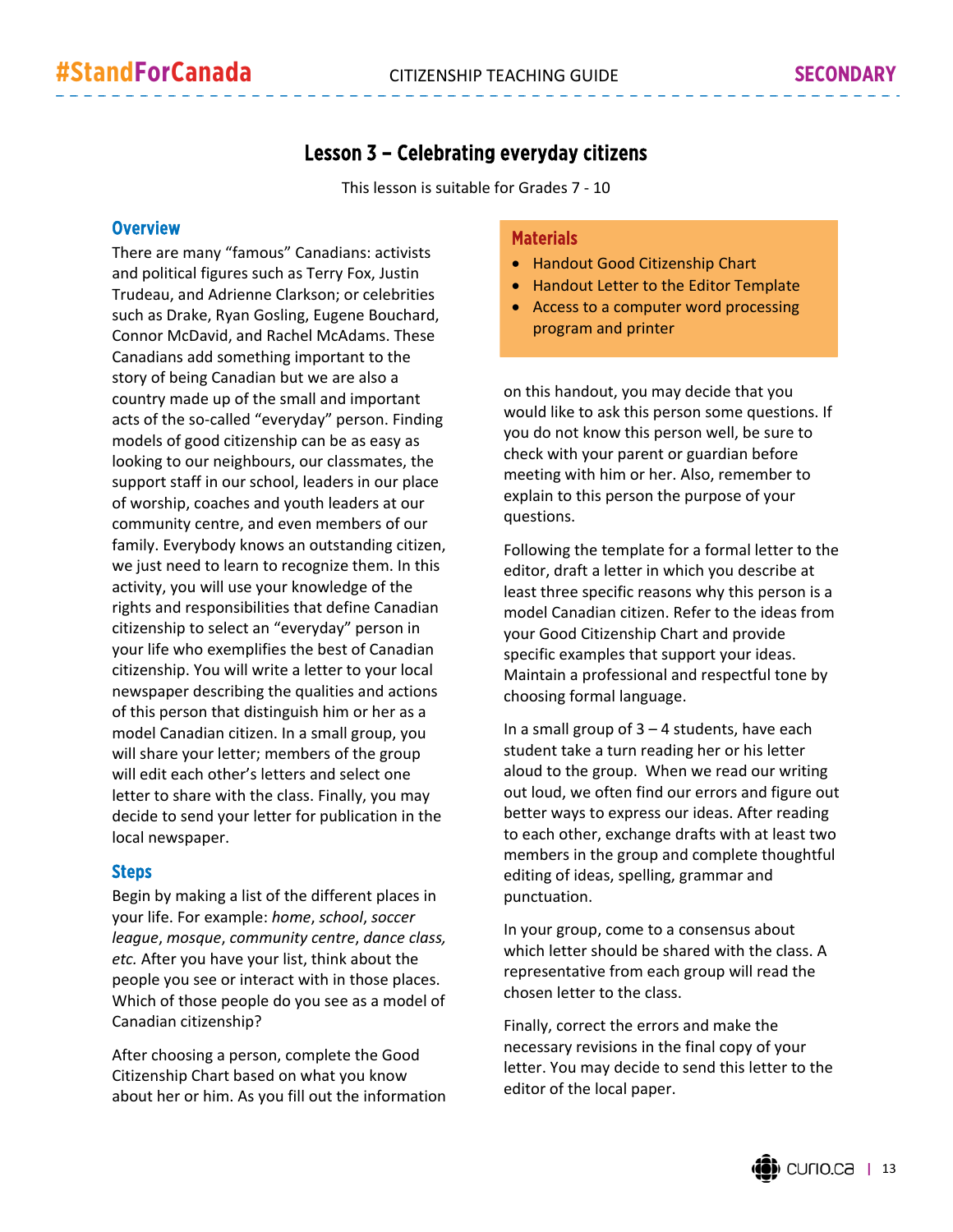# Good Citizenship Chart

| <b>Rights</b>                                                                                                                                                                                                                                                                                                 | <b>Ideas and examples of how this</b><br>person uses and/or acts to protect<br>this right for others |
|---------------------------------------------------------------------------------------------------------------------------------------------------------------------------------------------------------------------------------------------------------------------------------------------------------------|------------------------------------------------------------------------------------------------------|
| Mobility Rights - Canadians can live and work<br>anywhere they choose in Canada, enter and leave<br>the country freely, and apply for a passport.                                                                                                                                                             |                                                                                                      |
| Aboriginal Peoples' Rights - The rights<br>guaranteed in the Charter will not adversely<br>affect any aboriginal, treaty or other rights or<br>freedoms of Aboriginal peoples.                                                                                                                                |                                                                                                      |
| <b>Official Language Rights and Minority Language</b><br><b>Educational Rights - French and English have</b><br>equal status in Parliament and throughout the<br>government.                                                                                                                                  |                                                                                                      |
| Multiculturalism - This is a fundamental<br>characteristic of the Canadian heritage and<br>identity. Canadians celebrate the gift of one<br>another's presence and work hard to respect<br>pluralism and live in harmony.                                                                                     |                                                                                                      |
| <b>Equality</b> $-$ Every individual is equal and has the<br>right to the equal protection and equal benefit of<br>the law without discrimination and, in particular,<br>without discrimination based on race, national or<br>ethnic origin, colour, religion, sex, age, or mental<br>or physical disability. |                                                                                                      |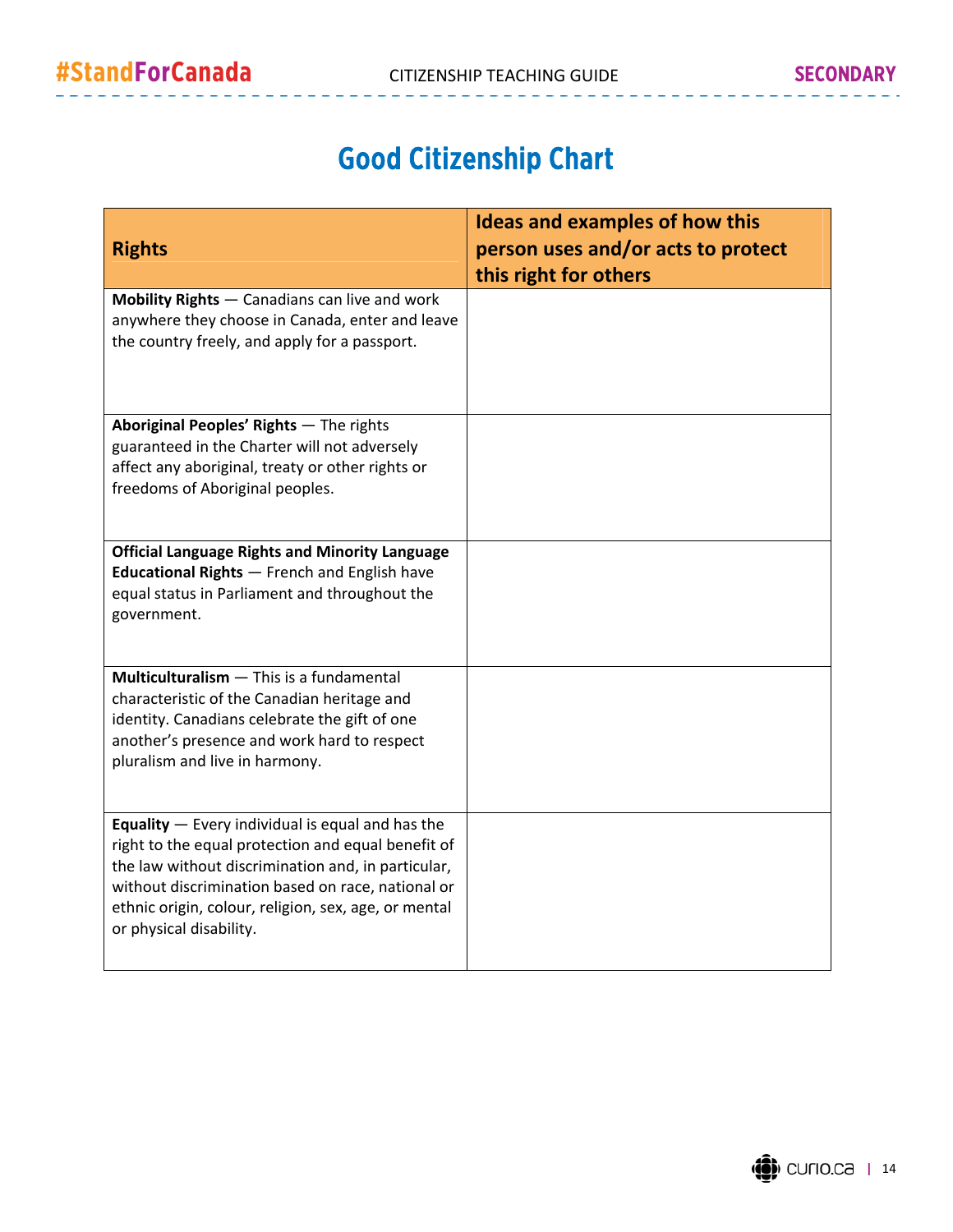# Good Citizenship Chart, continued…

|                                                                                                                                                                                                                                                                                                                                                                           | Ideas and examples of how this person    |
|---------------------------------------------------------------------------------------------------------------------------------------------------------------------------------------------------------------------------------------------------------------------------------------------------------------------------------------------------------------------------|------------------------------------------|
| <b>Responsibilities</b>                                                                                                                                                                                                                                                                                                                                                   | fulfills this responsibility or supports |
|                                                                                                                                                                                                                                                                                                                                                                           | others in fulfilling this responsibility |
| Obeying the law - One of Canada's founding<br>principles is the rule of law. Individuals and<br>governments are regulated by laws and not by<br>arbitrary actions. No person or group is above the<br>law.                                                                                                                                                                |                                          |
| Taking responsibility for oneself and one's<br>$family$ - Getting a job, taking care of one's<br>family and working hard in keeping with one's<br>abilities are important Canadian values. Work<br>contributes to personal dignity and self-respect,<br>and to Canada's prosperity.                                                                                       |                                          |
| Serving on a jury - When called to do so, you<br>are legally required to serve. Serving on a jury is a<br>privilege that makes the justice system work as it<br>depends on impartial juries made up of citizens.                                                                                                                                                          |                                          |
| Voting in elections - The right to vote comes<br>with a responsibility to vote in federal, provincial<br>or territorial and local elections.                                                                                                                                                                                                                              |                                          |
| Helping others in the community - Millions of<br>volunteers freely donate their time to help others<br>without pay-helping people in need, assisting at<br>your child's school, volunteering at a food bank<br>or other charity, or encouraging newcomers to<br>integrate. Volunteering is an excellent way to<br>gain useful skills and develop friends and<br>contacts. |                                          |
| Protecting and enjoying our heritage and<br>environment - Every citizen has a role to play in<br>avoiding waste and pollution while protecting<br>Canada's natural, cultural and architectural<br>heritage for future generations.                                                                                                                                        |                                          |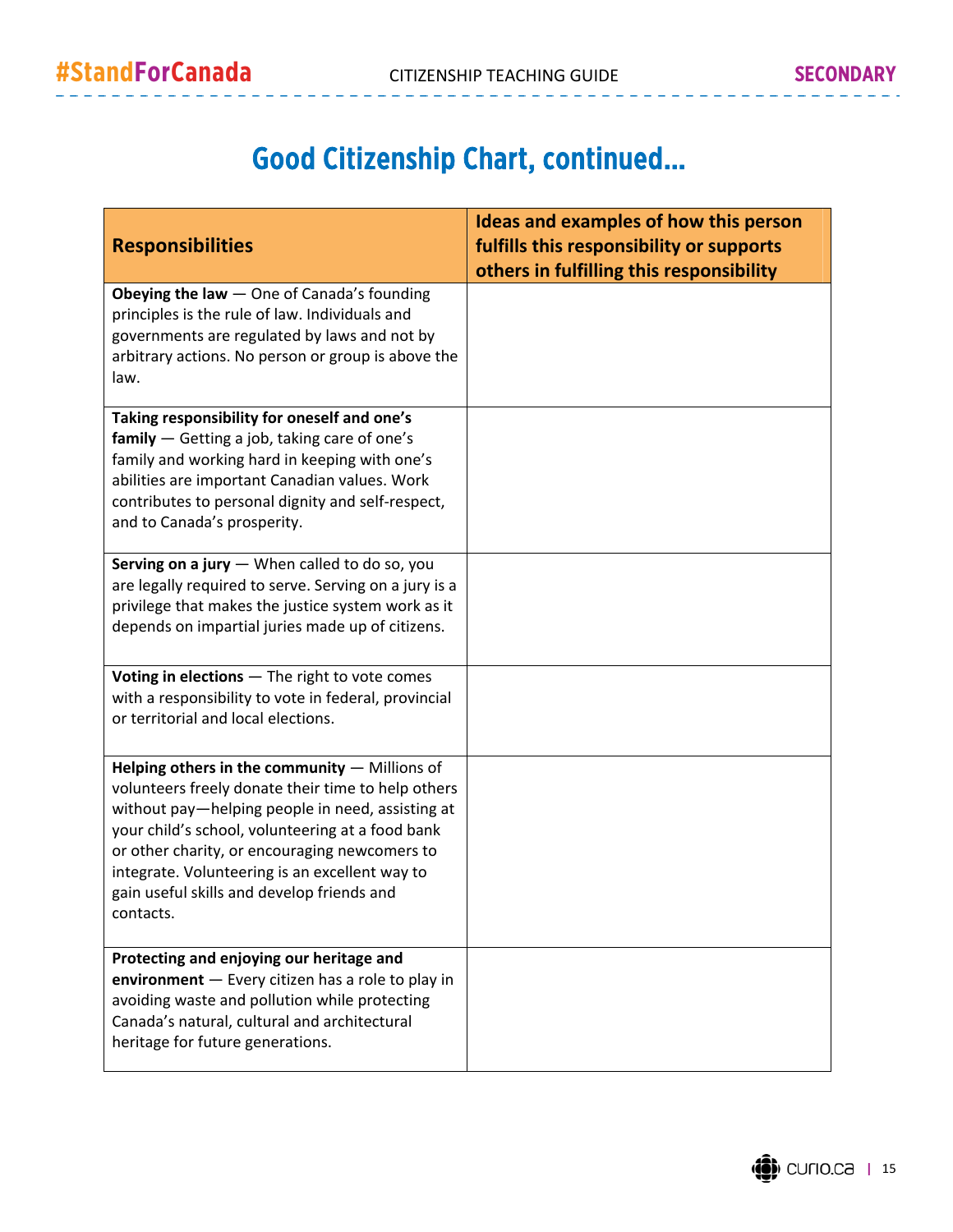**Your Name Your Address** 

**Month Day, Year**

**The Editor Name of the Newspaper Address of the Newspaper**

#### **Dear Sir or Madam**,

**Introduce the reason for writing in a clear and direct manner.** For example: I think it is important to recognize the admirable qualities of the people around us and, so, I am writing today to tell you about a person in my community who exemplifies good citizenship. **Include a sentence that lists the reasons for your opinion; this will provide a structure for the rest of your letter**. For example: Joe Anonymous, is an honest, hardworking father who always does whatever he can to help out the people in our neighbourhood. Coming to Canada as an immigrant himself, he is always ready to extend a warm welcome to people new to our country and community.

**Your first sentence of your first body paragraph should refer to the first reason for**

**recognizing Joe**. For example: Mr. Anonymous works every day at his bakery. Even though he is up early every morning and works late into the evening, he always has time for his children and for his children's friends. **Offer explanation and examples of the point you are making**. For example: Dropping by the bakery after school, we can always expect a friendly greeting and a free cookie. The people who work for him really like him because he treats them well, paying a good wage and talking out any problems that arise.

**Your first sentence of your second body paragraph should refer to the second reason for recognizing Joe. Follow this pattern until you have completed your second and third body paragraphs.** 

**Conclude with a reminder about why you are writing and thank the editor for her/his time.** 

**Sincerely,**

**Your Name**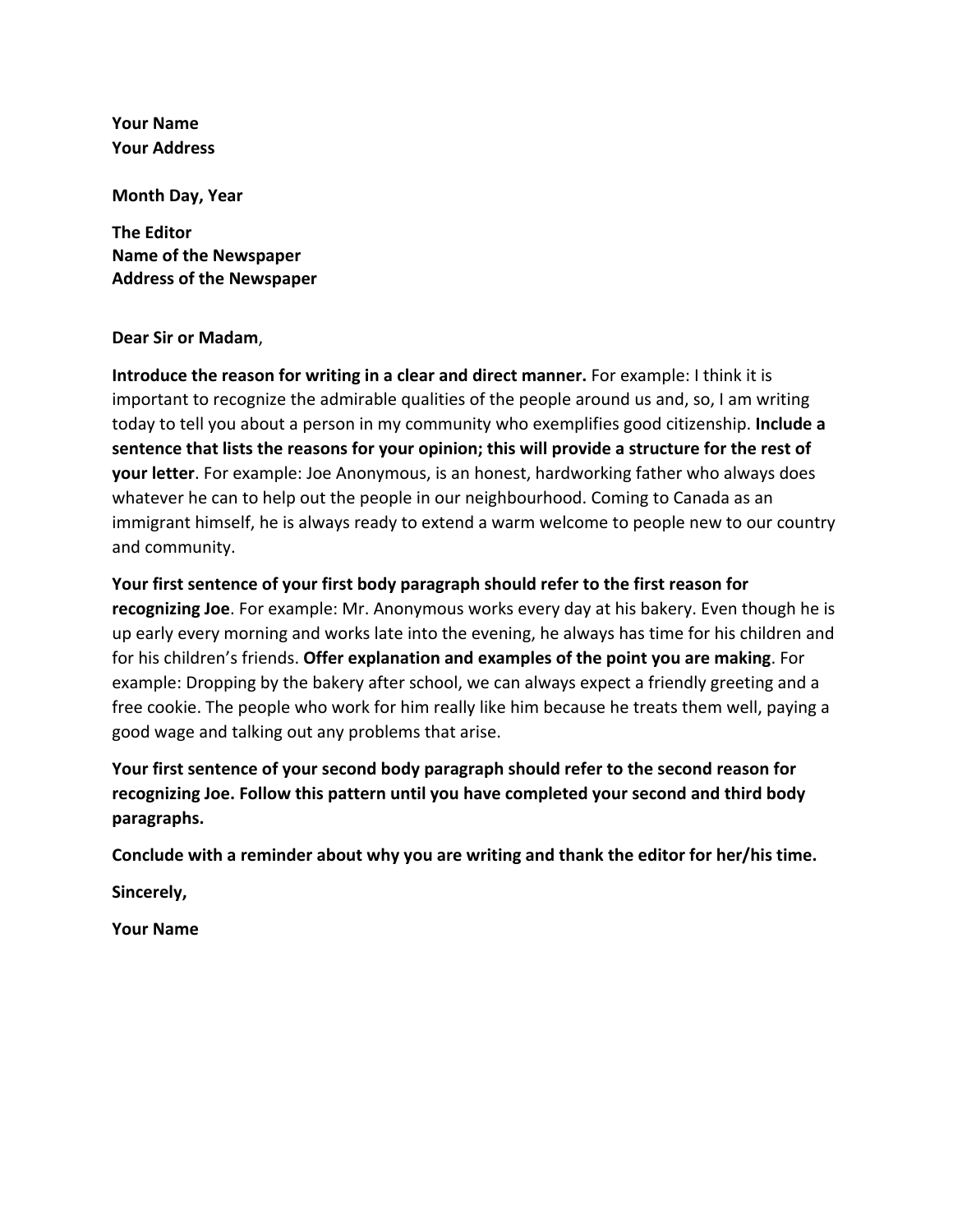## Lesson 4 – How much do you know about Canada?

This activity is suitable for Grades 7 ‐ 10

#### **Overview**

How much do you know about your country? Did you know, for example, that Alexander Lincoln was the first black Member of Parliament? Did you know that Roberta Bondar was the first Canadian woman in space? In this lesson, you will work with a partner to answer questions from the How Canadian are you, eh? Quiz hosted on the Government of Canada's website. For some of the questions that you cannot answer, or that you answered incorrectly, you will create a Canadian History cue card that presents the question and the correct answer. Each student partnership will post their cue card on the classroom wall; in this way, you will learn more about the country that you live in. Finally, you can try the test again and see how much better you do!

#### Steps

Working with a partner, access the How Canadian are you, eh? Quiz at the following link:

#### cic.gc.ca/english/games/how/index.asp

Take your time and move through the questions selected for your quiz. The quiz presents different questions each time you try it, so each pair will face a slightly different set of questions.

At the end of the quiz, you and your partner will receive a report telling you which questions you answered correctly and which of your answers were incorrect. For incorrect answers, the website will provide the correct answer.

Based on your results, complete the following tasks:

If you answered every question correctly, congratulate yourself and your partner! Then select two of the questions that you think were tougher than the others. These should be questions that you think many people might not

#### **Materials**

- Access to computers or tablets ‐ enough for each pair of students
- Teacher computer and projector (if taking the test as a class)
- Paper and pen to record answers and individual results (if taking the test as a class and without an electronic quiz kit)
- Art materials to create cue cards ( $8\frac{1}{2}x$ 11 or larger poster board or paper, markers, etc.)

be able to answer. Using the supplies provided by your teacher, create a cue card for each of the two questions you selected. Each card should pose and correctly answer one of your questions. Make sure that you write in a large and legible manner.

If you answered all but one question correctly, you and your partner still deserve congratulations! Create a cue card for the question you answered incorrectly and then create another cue card for a question that you and your partner think may be a bit challenging for some people. Remember to write in a large and legible manner.

If you had two or more incorrect answers, your partner and you will have the opportunity to learn from your mistakes! Create a cue card for two of the questions that you answered incorrectly. Again, remember to write in a large and legible manner.

Post your cue cards on a wall or on the chalkboard in your classroom. How many of your classmates struggled with the same questions? Do you see some questions that did not appear on the quiz that you completed with your partner? Read over the cue cards. Your

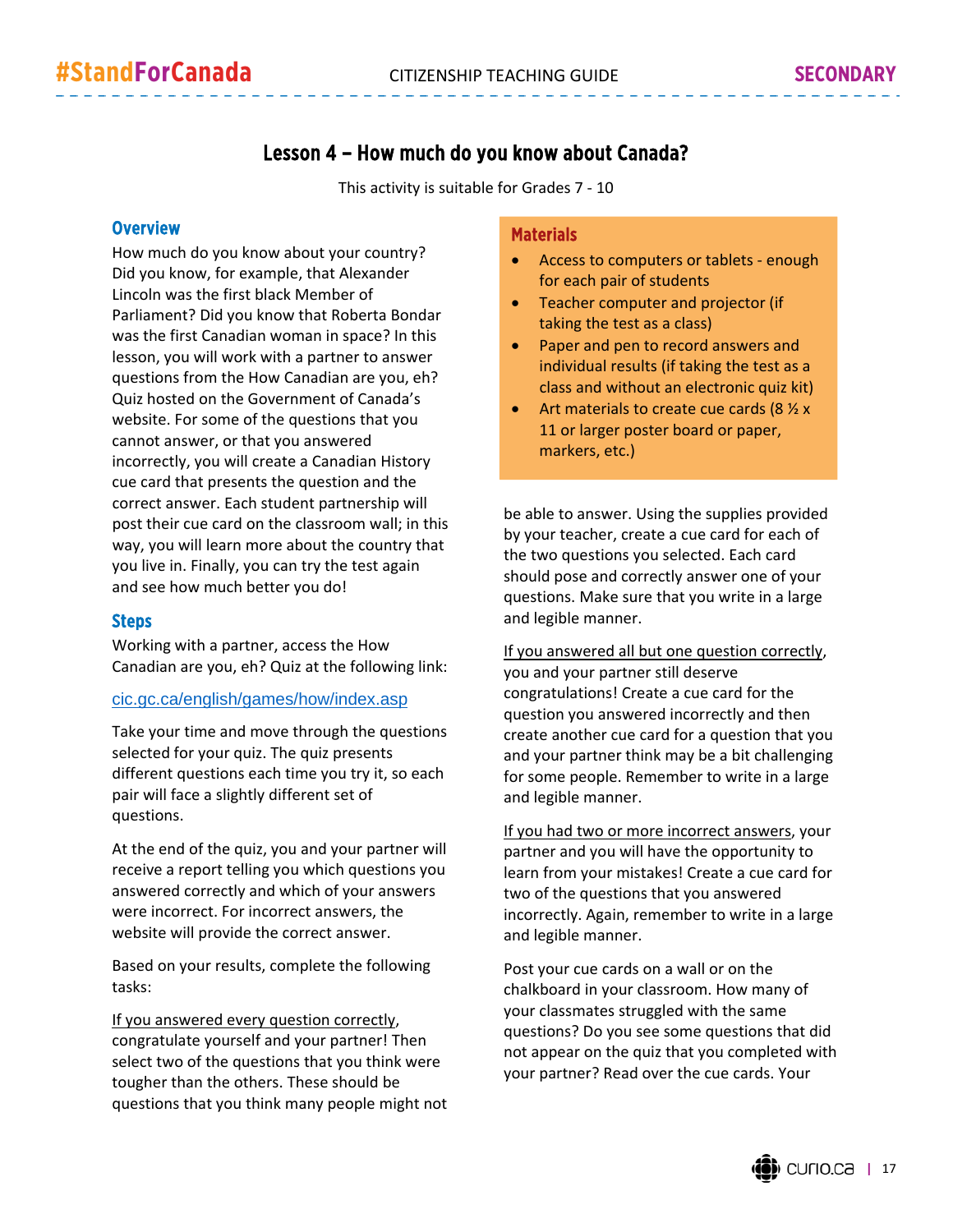teacher may decide to review the questions with the class.

Finally, take the quiz again. Did you improve your results?

#### Reflection Questions (optional)

- 1. People who are applying to become Canadian citizens must complete the Canadian Citizenship Test. The test includes questions about:
	- the rights, freedoms and responsibilities of Canadian citizens,
	- Canada's democracy and ways to take part in Canadian society,
	- Canadian political and military history (including the political system, monarchy and branches of government),
	- Canadian social and cultural history and symbols, and
	- Canadian physical and political geography.

In your opinion, how important is it that Canadian citizens know about these topics? Explain your reasoning. How well do you think people born in Canada know these topics?

- 2. Are there any topics that were not covered in the practice quiz that you think should have been included? Explain your reasoning.
- 3. Create a question that you think every Canadian should know the answer to – but that did not appear on the practice quiz. Be sure to include the correct answer. Compile a list of additional questions by adding your question to a class Google doc.

*Teacher note: You may decide to use the student cue cards and additional questions to create a quiz or test of their new knowledge.*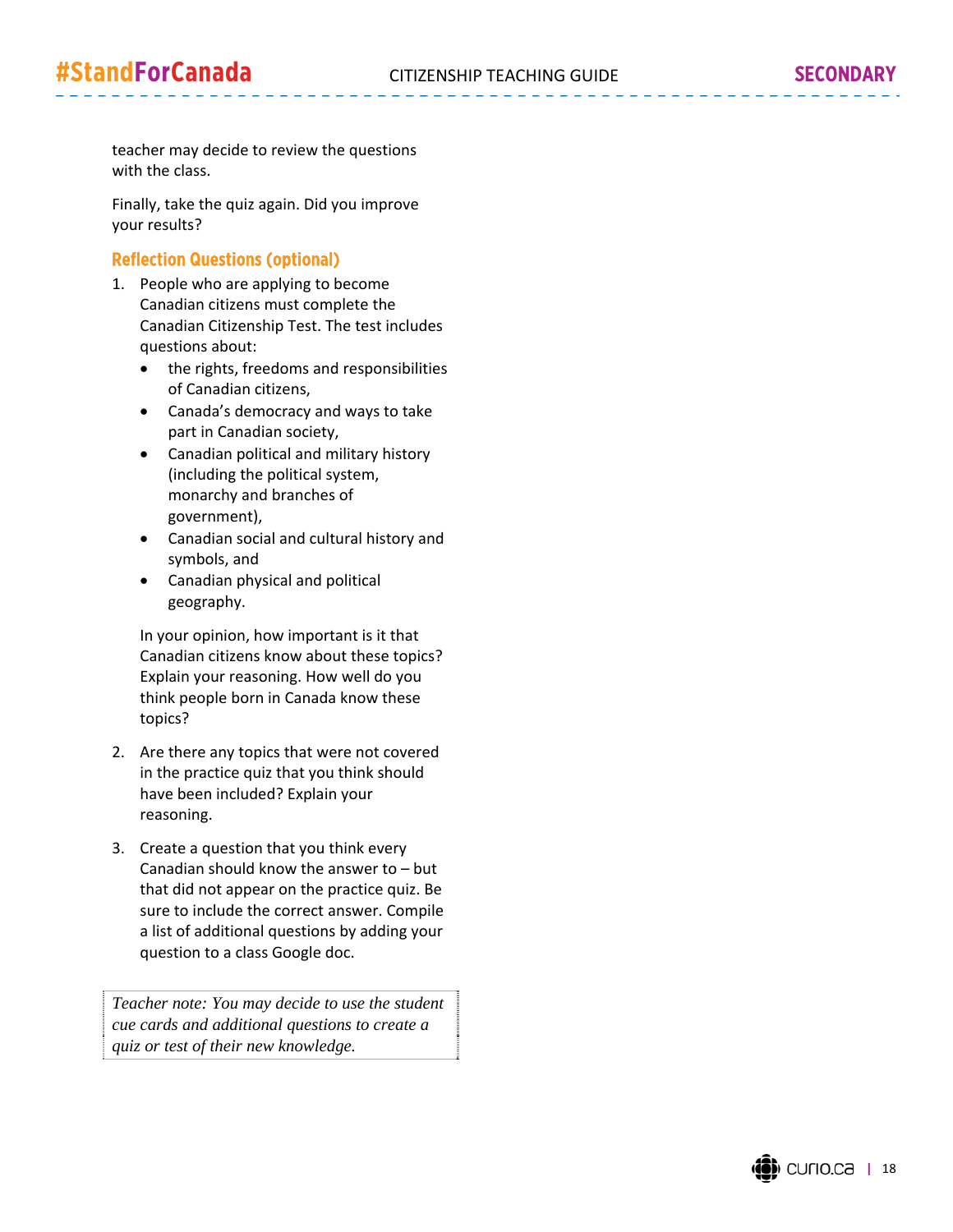## Lesson 5 – Being and Becoming Canadian: Citizenship and Identity

This lesson is suitable (with appropriate scaffolding) for Grades 7 ‐ 12

#### **Overview**

It is difficult to determine exactly what it means to be Canadian. For decades, we have struggled to describe Canadian "culture" and identity; the only thing that seems clear is that people have strong feelings about Canada and our roles as citizens of this country. In this activity, you will have the opportunity to think about, discuss and share your ideas in response to a quote from a notable Canadian on the topic of Canadian identity and citizenship. Finally, you will have the opportunity to reflect on your ideas about your own experience of living in Canada.

#### Steps

**Group Tasks:** Form a group of 3 - 5 people.

Your teacher will assign your group a quote from the handout. Look up any words in your quote that you are unfamiliar with. Ensure that all members of your group understand the quote; if necessary, ask your teacher for clarification.

Decide on three **adjectives** that describe how your quote characterizes Canada, Canadian citizenship and/or Canadian identity. For example: *divided*, *wild*, *light*. Have a representative from your group write these words on the chalkboard.

Determine what you know – or think you know – about the person to whom the quote is attributed. What expectations do you have for this person? What qualities do you associate with this person? Does this person represent a majority or minority perspective in Canada?

Summarize the idea that the quote is communicating about Canada, Canadian citizenship and/or Canadian identity. Discuss and compile a list of reasons to **agree** with this

#### Materials

 Handout Quotes About Canadian Identity and Citizenship

idea. Then, discuss and create a list of reasons to **disagree** with this idea.

Whether the quote celebrates or criticizes Canada, discuss how the ideas expressed in the quote could contribute to a better understanding of the strengths and challenges of being Canadian.

Prepare to share the highlights of your group discussion with the rest of the class.

#### **As a class:**

Each group takes turns presenting. Begin with a reading of the quote – be sure to identify the speaker and share your group's ideas about the perspective of this person. Share the most important or interesting ideas that surfaced in your group discussion.

After every group has shared, consider the list of adjectives on the chalkboard. Can you identify any patterns or themes? Do these words paint an accurate picture of being Canadian?

#### **Working Independently:**

Based on what you have learned and thought about in this activity, write a short reflection on what being Canadian means to you. You may share your reflection with a partner or perhaps read it aloud to the class.

*Teacher note: You may want to collect the written reflection to use as formative assessment.*